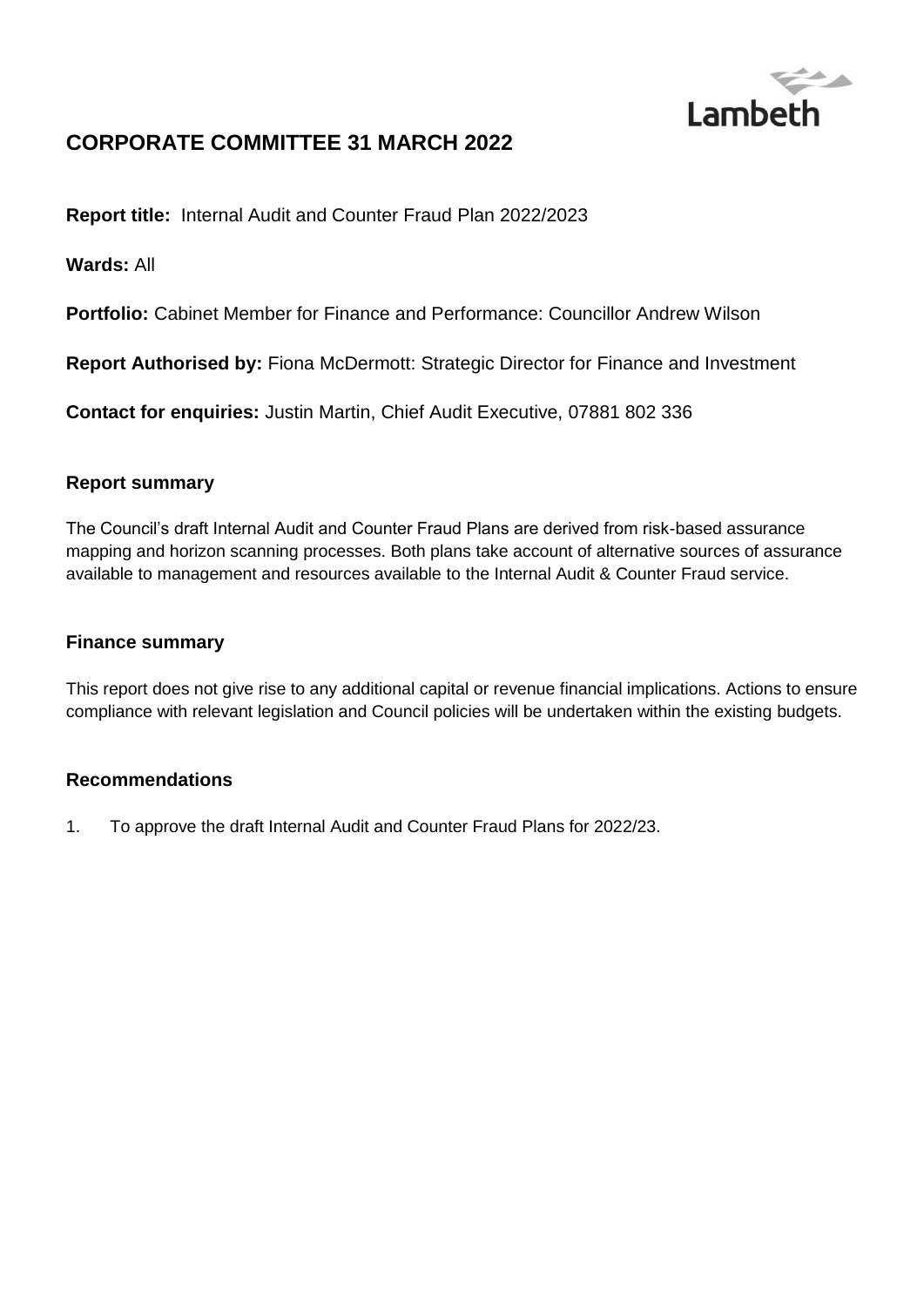## **1. CONTEXT**

1.1 In discharging its 'audit committee' role, the Corporate Committee is required to approve the Internal Audit and Counter Fraud Plans.

## **2. PROPOSAL AND REASONS**

2.1 Public Sector Internal Audit Standards (PSIAS) require that the Head of Internal Audit & Counter Fraud prepares a risk-based plan of work. The draft Internal Audit Plan has been prepared using an assurance mapping process; the full approach is outlined within Appendix A.

## **3. FINANCE**

3.1 This report does not give rise to any additional capital or revenue financial implications. Actions to ensure compliance with relevant legislation and Council policies will be undertaken within the existing budgets.

## **4. LEGAL AND DEMOCRACY**

- 4.1 Regulation 3 of the Accounts and Audit Regulations 2015 sets out the Council's responsibility for ensuring that it has a sound system of internal control which:
	- a. facilitates the effective exercise of its functions and the achievement of its aims and objectives;
	- b. ensures that the financial and operational management of the authority is effective; and,
	- c. includes effective arrangements for the management of risk.
- 4.2 Regulation 5 requires the Council to ensure that it undertakes an effective Internal Audit to evaluate the effectiveness of its risk management, control and governance processes, taking into account public sector internal auditing standards or guidance.
- 4.3 Regulation 6 requires the Council to conduct an annual review of the effectiveness of the system of internal control required by Regulation 3; and to prepare an annual governance statement. The findings of the review of effectiveness must be considered as part of the consideration of the system of internal control referred to in paragraph 4.2 above. The Council has delegated the discharge of this function to Corporate Committee.
- 4.4 There were no further comments from Democratic Services.

## **5. CONSULTATION AND CO-PRODUCTION**

5.1 In Lambeth, officers and Members were consulted during the drafting of the Internal Audit and Counter Fraud update report.

## **6. RISK MANAGEMENT**

- 6.1 An inadequate and operationally ineffective internal control system can have an adverse impact on the Council's risk management processes and wider corporate governance and on quality of services for residents.
- 6.2 With regard to Risk Management, the Public Sector Internal Audit Standards (PSIAS) require Internal Audit to evaluate the effectiveness and contribute to the improvement of Risk Management processes.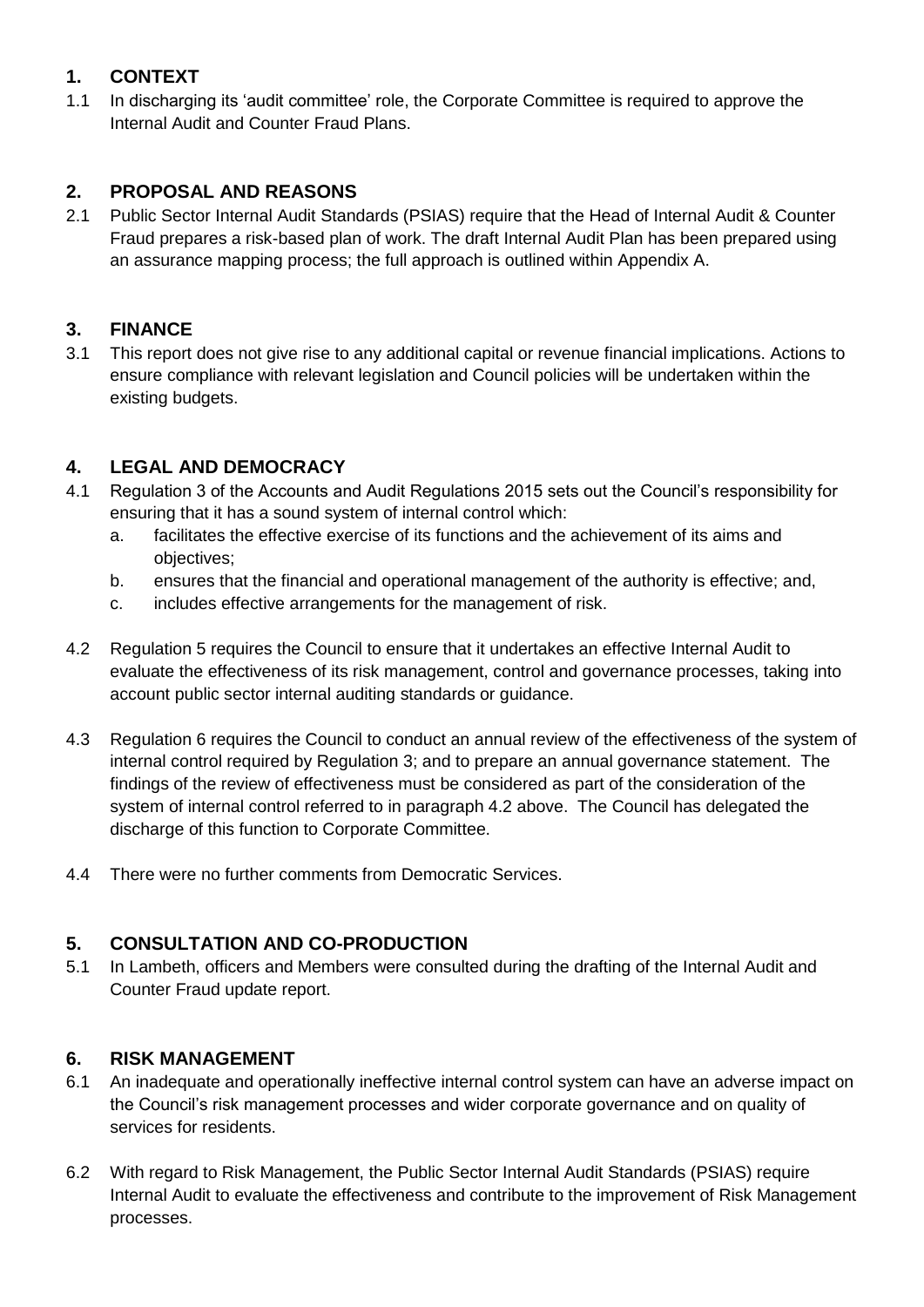### **7. EQUALITIES IMPACT ASSESSMENT**

7.1 Not applicable: The nature of our work in reviewing existing policies, procedures and controls does not necessitate the completion of EIA.

## **8. COMMUNITY SAFETY**

8.1 Not applicable.

# **9. ORGANISATIONAL IMPLICATIONS**

- **Environmental**
- 9.1 None.

#### **Health**

9.2 None.

#### **Corporate Parenting**

9.3 None.

#### **Staffing and accommodation**

9.4 None.

#### **Responsible Procurement**

9.5 None.

### **10. TIMETABLE FOR IMPLEMENTATION**

10.1 Not applicable.